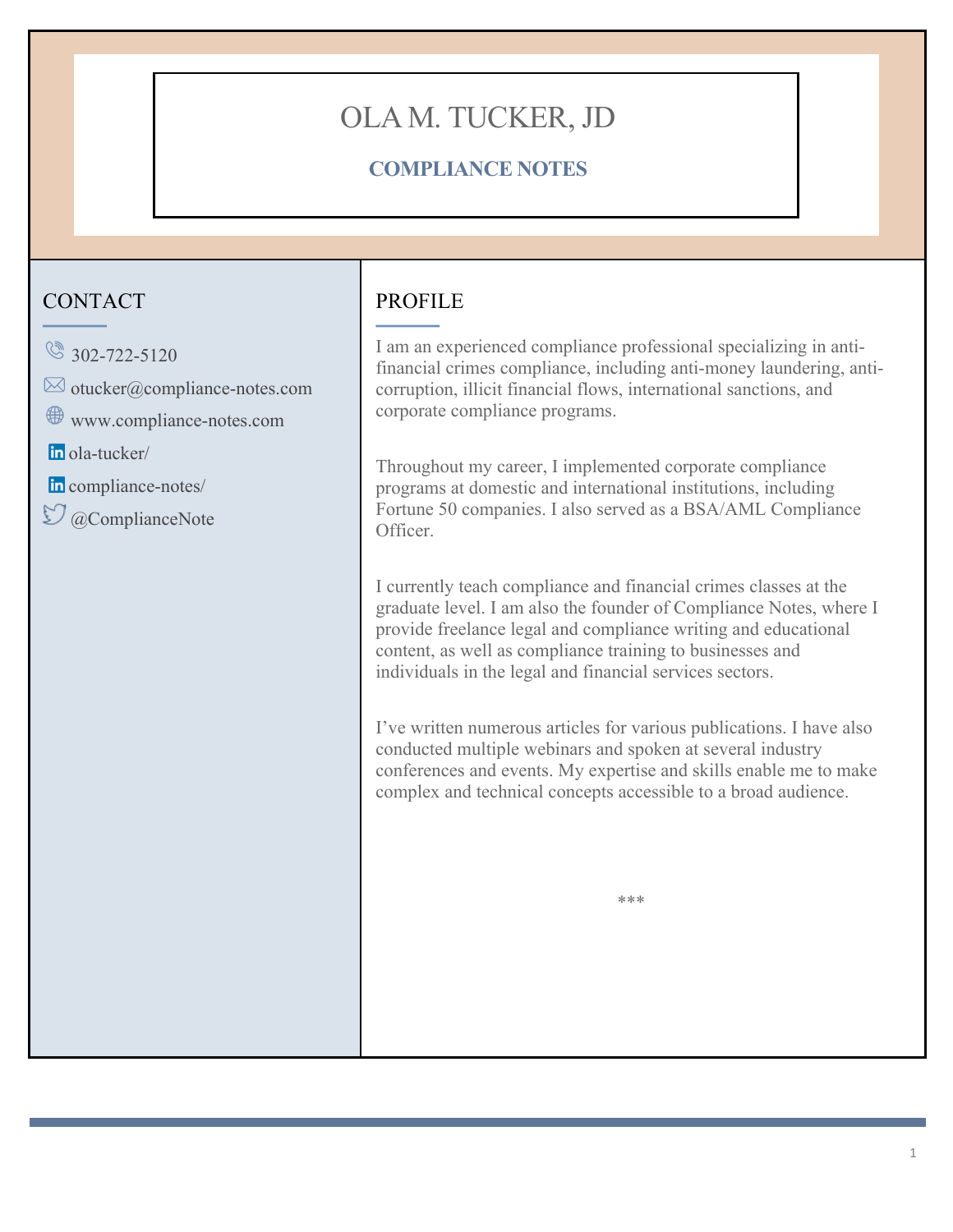# KEY SKILLS

- WRITING
- **RESEARCH**
- TRAINING

# AREAS OF EXPERTISE

- CORPORATE COMPLIANCE & ETHICS
- RISK MANAGEMENT
- FINANCIAL CRIMES **COMPLIANCE**
- ANTI-MONEY LAUNDERING & ANTI-CORRUPTION
- INT'L SANCTIONS LAWS & REGULATIONS

# EDUCATION

Syracuse University College of Law 2002 to 2005 Juris Doctorate

Boston University 1996 to 2000 Bachelor of Arts in English

Minor in Biology

# CERTIFICATIONS

- Certified Anti-Money Laundering Specialist (CAMS) (2017)
- Admitted to Pennsylvania Bar (2006)
- Teaching Certificates in English & Business English (2001)

# **EXPERIENCE**

# Compliance Notes

### Newark, DE • Oct. 2019 to Present

Founder / Writer / Instructor / Consultant

- Provide freelance writing services
- Draft articles, newsletters, blogs, SEO web content, ebooks, curriculum content, educational materials, white papers, etc.
- Develop training materials & educational content
- Conduct presentations and webinars

### Widener University Delaware Law School

#### Wilmington, DE • July 2018 to Present

Adjunct Faculty – Graduate, Int'l, Compliance & Legal Studies

- Design and develop course materials
- Teach in-person and online classes
- Serve on Advisory Board for MJ/LLM Global Financial Crimes Program
- Serve as master's thesis advisor

### Commonwealth Trust Company

#### Wilmington, DE • June 2016 to Oct. 2019

#### AML Compliance Officer

- Developed and implemented AML compliance program
- Designed and delivered training for staff, senior management, and board of directors
- Drafted policies, procedures, manuals, and newsletters
- Conducted risk assessments and internal audits
- Managed staff, including interns

# MetLife

#### Wilmington, DE • Nov. 2010 to May 2016

Sr Compliance Consultant – Global Anti-Corruption Unit (2012–2016)

- Oversaw global anti-corruption compliance program
- Drafted policies, procedures, manuals, and newsletters
- Developed and conducted compliance training

#### Sr Compliance Analyst – Global Anti-Corruption Unit (2010–2012)

- Implemented global anti-corruption compliance program
- Drafted compliance materials
- Developed and delivered compliance training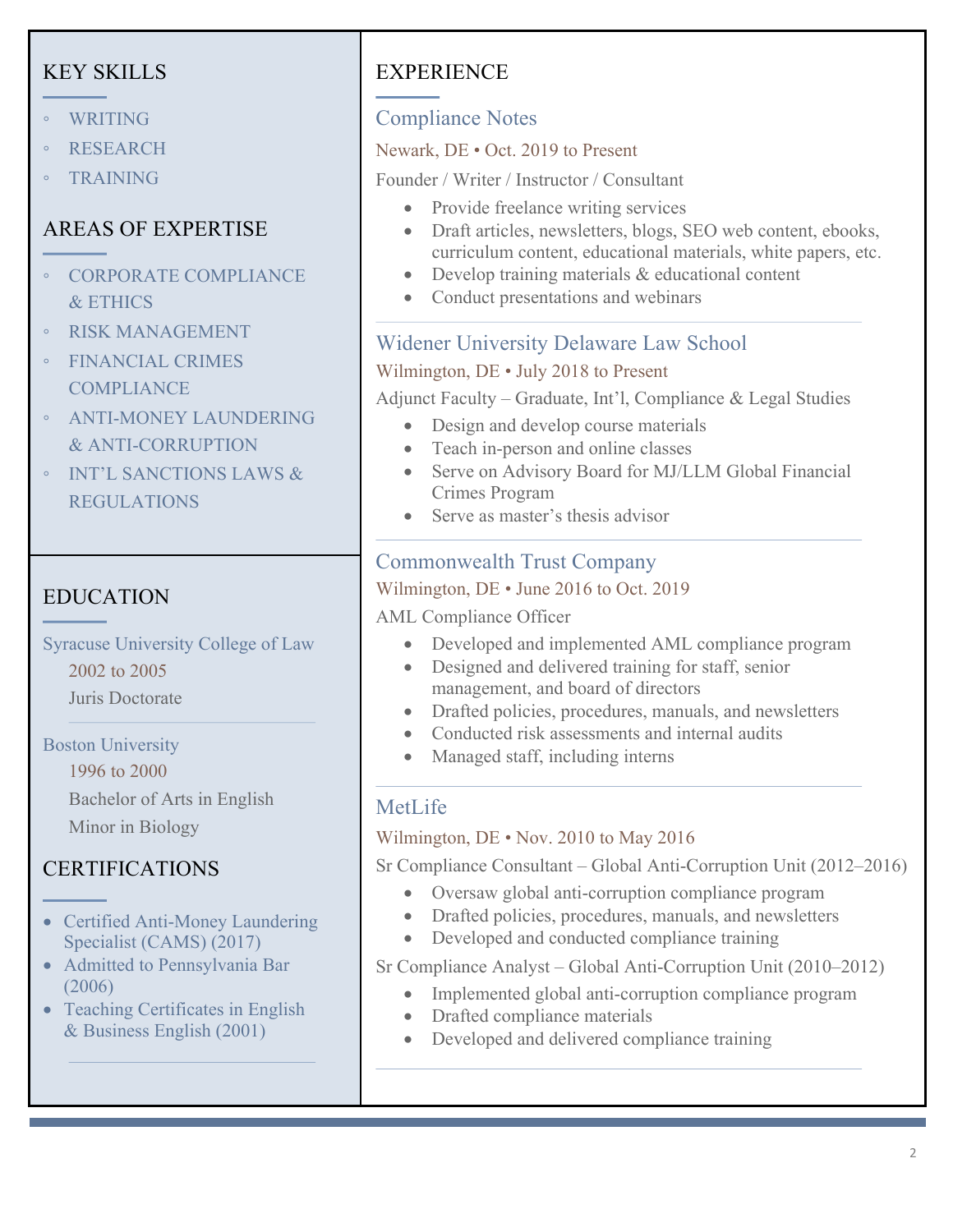### AWARDS

• CALI Award in Jurisprudence of Criminal Justice (2005)

### LANGUAGE SKILLS

- Fluent in English
- Conversant in Polish

### American Life Insurance Co. (ALICO)

#### Wilmington, DE • Oct. 2006 to Nov. 2010

Compliance Analyst – International Compliance Department

- Conducted sanctions screening, alert reviews
- Monitored fines and penalties
- Assisted in the enterprise-wide implementation of sanctions screening software
- Drafted, proofread, and edited compliance policies and procedures

### PUBLICATIONS

#### **Articles**

Reforming the Defective U.S. Sanctions Regime, *Diplomatic Courier*, (January 27, 2022)

Combatting Exploitative Labour Practices And Other Human Rights Violations Through Supply Chain Transparency, *Human Rights Pulse*, (January 27, 2022).

U.S. Legislation Targets the Enablers of Money Laundering. *Diplomatic Courier*, 4 Nov. 2021.

The AMLA Targets Anonymous US Shell Companies, But Can It Halt Illicit Fund Flows Globally? *ACAMS Today*, 28 May 2021.

Understanding the Risks and Challenges of Shell Companies in Managing AML Compliance. *Journal of Financial Compliance*, vol. 3, no. 4, 2020, pp. 340-358.

SEC Breaks New Ground with Sanctions, Export Control Penalties in FCPA Action. *Bloomberg Law*, 12 Dec. 2019.

The Role of the Board of Directors in AML Compliance. *CorporateComplianceInsights.com*, 4 Nov. 2019.

How Shell Companies Might Be Circumventing FinCEN's Beneficial Ownership Rule. *CorporateComplianceInsights.com*, 5 July 2019.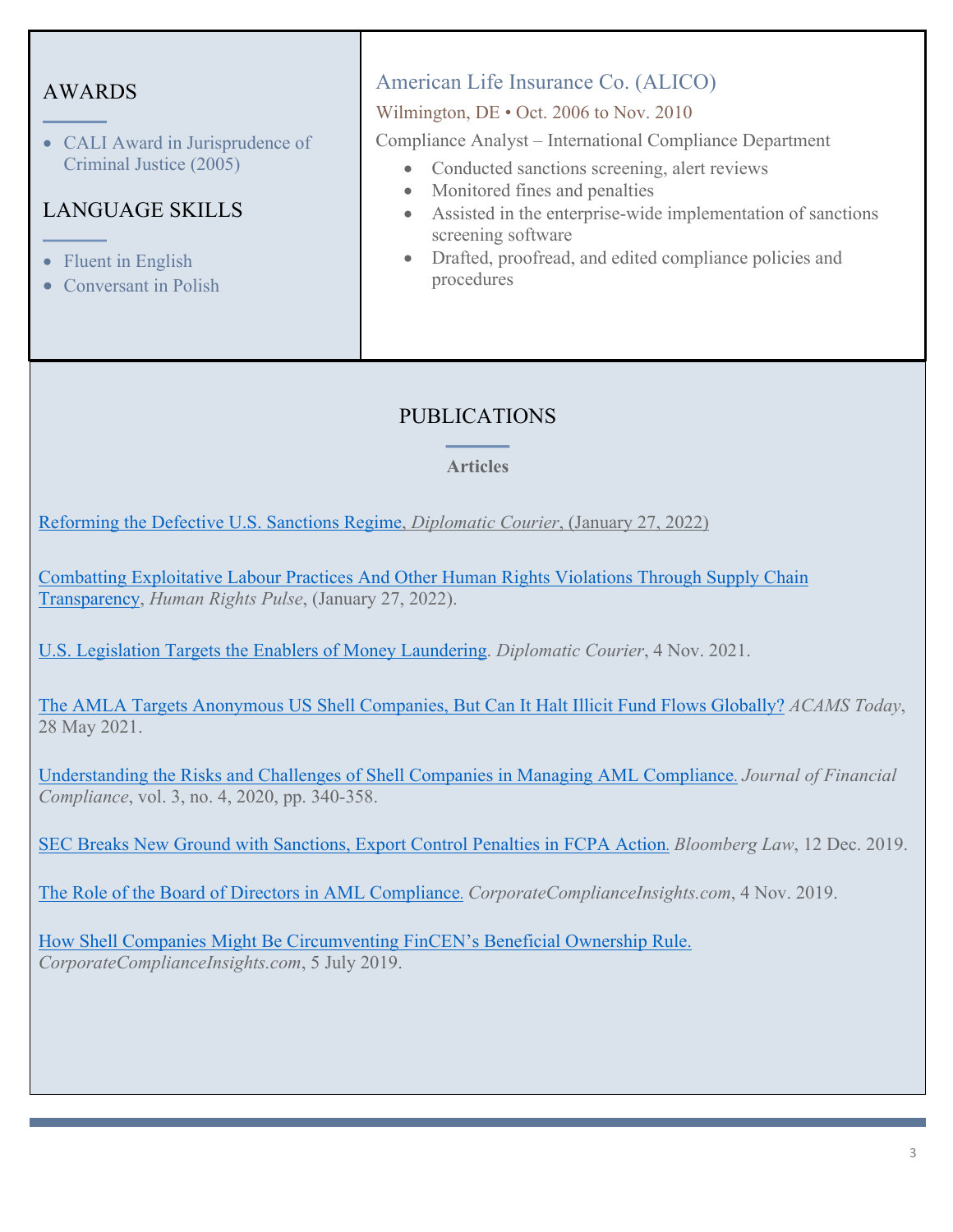#### **Blog Posts**

"Responding to the New Sanctions Against Russia: How Financial Institutions Can Ensure Compliance," *Alessa by Tier1 Financial*, 3 Mar. 2022.

"Customer Due Diligence: Meeting Regulatory Expectations," *Alessa*, 8 Dec. 2020.

"The disappearance of office chit-chat," *SAI Global*, 26 Sept. 2020.

#### **Book Chapters and Contributions**

"Ola Tucker's Training Tips." *Sending the Elevator Back Down: What We've Learned from Great Women in Compliance,* Lisa Fine and Mary Shirley, CCI Press, 2020, 73-74.

#### **Forthcoming Book**

*The Flow of Illicit Funds: A Case Study Approach to Anti-Money Laundering Compliance*, Georgetown University Press, Forthcoming 2022.